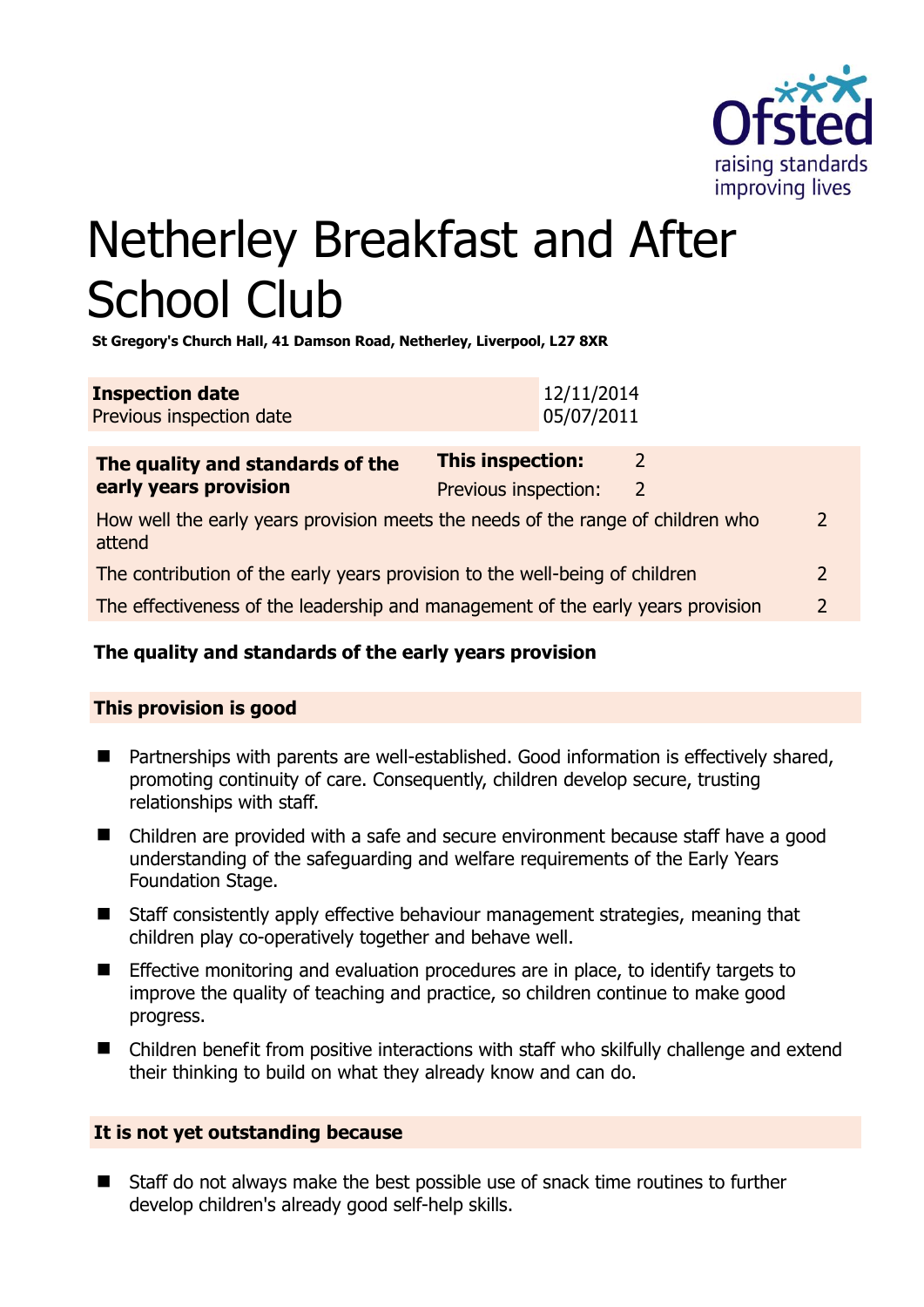# **Information about this inspection**

Inspections of registered early years provision are:

- $\bullet$  scheduled at least once in every inspection cycle the current cycle ends on 31 July 2016
- scheduled more frequently where Ofsted identifies a need to do so, for example where provision was previously judged inadequate
- **•** brought forward in the inspection cycle where Ofsted has received information that suggests the provision may not be meeting the legal requirements of the Early Years Foundation Stage or where assessment of the provision identifies a need for early inspection
- **•** prioritised where we have received information that the provision is not meeting the requirements of the Early Years Foundation Stage and which suggests children may not be safe
- scheduled at the completion of an investigation into failure to comply with the requirements of the Early Years Foundation Stage.

The provision is also registered on the voluntary and compulsory parts of the Childcare Register. This report includes a judgment about compliance with the requirements of that register.

# **Inspection activities**

- The inspector viewed all areas of the club accessed by the children.
- $\blacksquare$ The inspector observed play and learning opportunities for the children and spoke to staff members and children in the club.
- The inspector held a meeting with the manager and looked at a range of policies and procedures.

The inspector checked evidence of the suitability and the qualifications of staff and

- $\blacksquare$ volunteers working with children, and discussed the provider's self-evaluation and improvement plan.
- The inspector took account of the views of parents and carers spoken to on the day of inspection.

**Inspector** 

Kellie Lever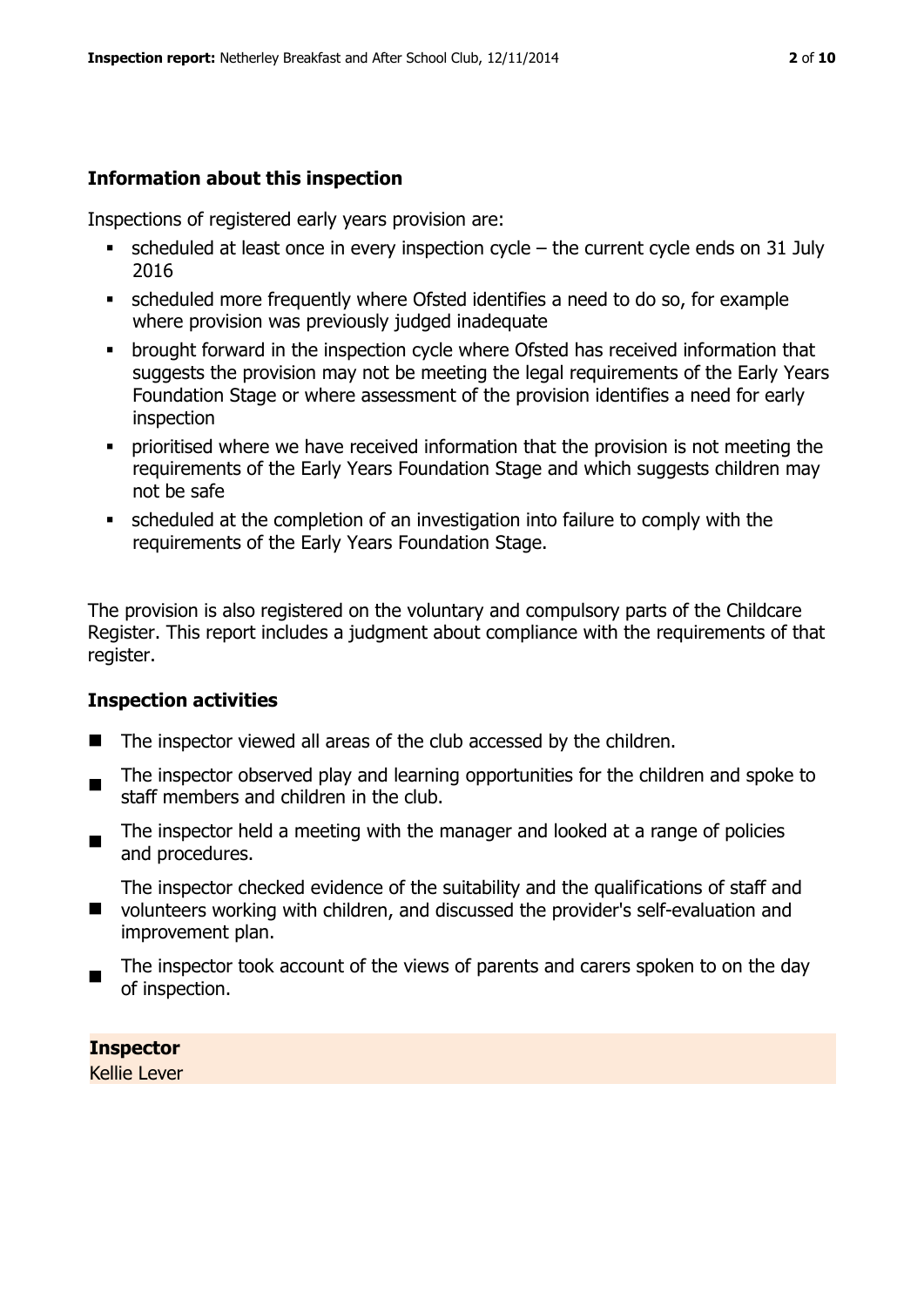# **Full report**

#### **Information about the setting**

Netherley Breakfast and After School Club was registered in 2006. It was previously known as St Gregory's Breakfast and After School Club and is a charitable trust and nonprofit making organisation. It is registered on the Early Years Register and on both the voluntary and compulsory parts of the Childcare Register. The club operates from the main hall in St. Gregory's Church and is situated in the Netherley area of Liverpool. The club is accessible to all children and there is an enclosed area available for outdoor play. The club is open Monday to Friday, from 8am until 9am and from 3.15pm until 5.30pm, term-time only. There are currently 47 children on roll, of whom six are within the early years age range. The club employs six members of childcare staff and there are 15 volunteers. Three staff and six volunteers hold appropriate early years qualifications at level 3, one at level 6 and 11 are unqualified. The club receives support from the local authority.

#### **What the setting needs to do to improve further**

#### **To further improve the quality of the early years provision the provider should:**

■ increase opportunities for children to be involved in the preparation and serving of their own snacks to further enhance their good self-helps skills.

#### **Inspection judgements**

#### **How well the early years provision meets the needs of the range of children who attend**

The key-person system helps to ensure that children's needs are well met. Staff speak with parents when children start at the club to gather information about children's individual needs. They have a good understanding of how to engage children and capture their interests. Staff appreciate that the children have spent most of the day in school and are mindful of providing activities and opportunities that the children find enjoyable. They encourage children to learn through play, with the emphasis on having fun. Staff complete observations of children's learning, noting any special achievements, with photographs and samples of work as supporting evidence. They then provide targeted planning based on what they know children are interested in. Staff work hard to ensure parents are kept well informed about activities planned for the children. They encourage parents to talk to their key person on a regular basis. Stronger links between the school teachers and the club through a 'three way communication book' have recently been introduced by staff in order to ensure a more, consistent approach to children's learning.

The club has a good range of accessible resources, which enables children to make independent choices about their play. Staff encourage children to recognise and manage their own personal needs by providing times to be restful and active. Staff effectively support children's communication and language development as they interact well with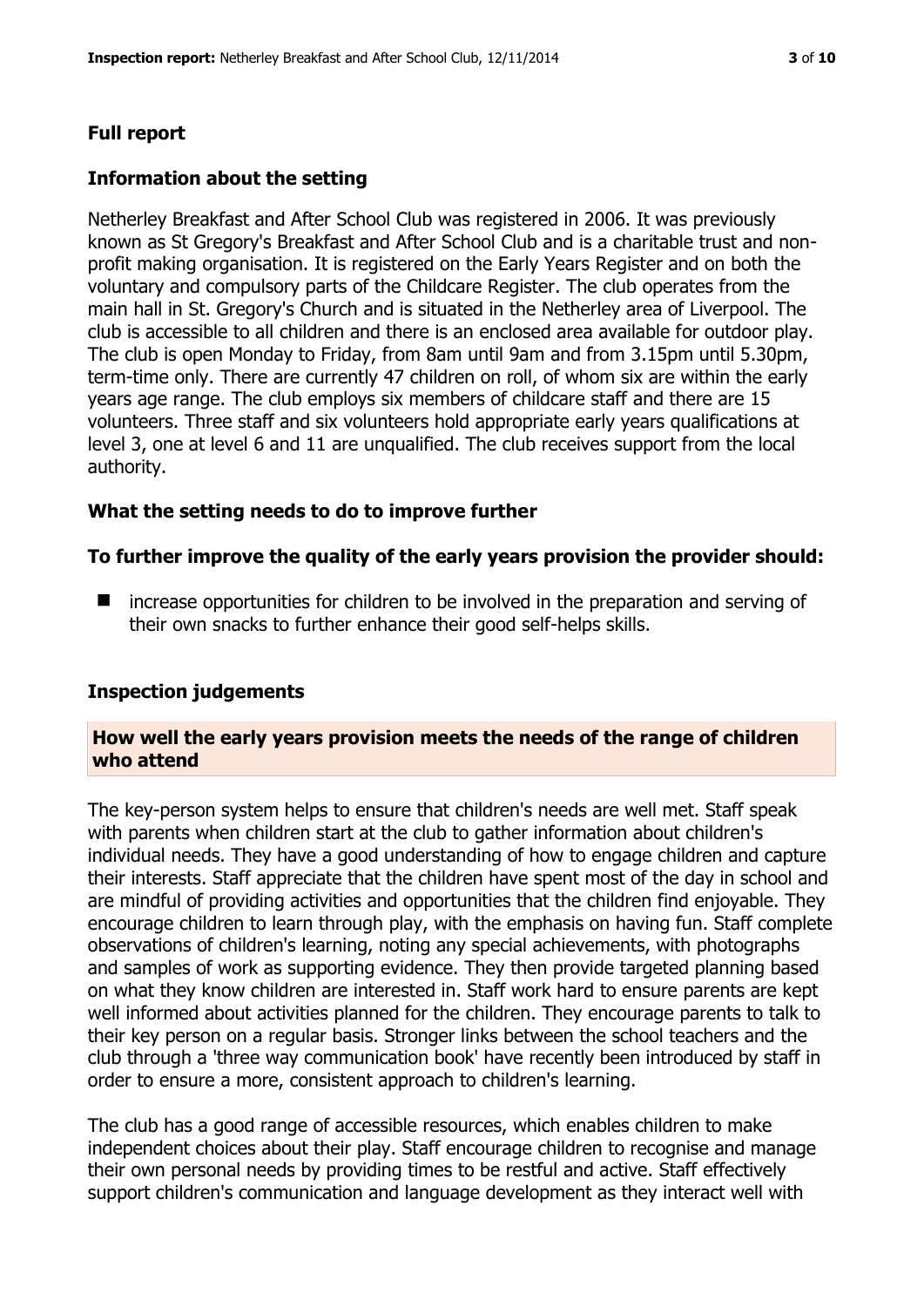them as they play, engage in constant discussion and ask relevant questions. This ensures children are becoming confident communicators with staff and their peers. Children thoroughly enjoy being imaginative and creative as staff provide good opportunities for them to express their own ideas. For example, children express themselves creatively, as they use a selection of resources to make marks and create pictures.

Mathematics and understanding of the world are supported well. Children have access to games, construction materials and small-world resources to support their knowledge of shape, size and numbers. Staff encourage children to build on mathematical concepts, such as more or less and sequence objects according to size. Furthermore, staff ensure that there are numerous opportunities to promote children's physical development. For example, children run around, kick balls and make structures with the large blocks. Children's social skills are also effectively promoted as younger children and older children play well alongside each other. Consequently, children are supported to acquire the skills needed to be ready for school and the next stage in their learning.

#### **The contribution of the early years provision to the well-being of children**

Children are clearly happy, settled and content in their surroundings. They form secure attachments and develop positive relationships with each other and staff. This effectively promotes their emotional well-being. Staff provide children with a warm, friendly and welcoming environment, which creates a homely atmosphere to support their all-round development. Children are highly valued as their work and photographs are placed on the walls, which enhances their sense of self and belonging. Staff are caring and sensitive to the individual care needs of children as they offer support and reassurance when required. Good settling-in procedures ensure staff work closely with parents to share relevant information about the children and support their move between settings. Parents spoken to comment that their children enjoy attending the club.

Breakfast is provided and a snack offered to children after school. Mealtimes are a social occasion when children relax and sit together to eat the nutritious food provided. Children let staff know what their preferences are when they are offered a choice of sandwich filling. Staff encourage children to be independent and manage their own personal needs. However, children have fewer opportunities to further develop their independence skills during snack times, for example, by allowing them to prepare and serve their own food and pour their own drinks. Although they comfortably access their own resources, initiate their own play and wash their own hands. This promotes their self-confidence and helps them to develop their self-care skills.

Children's behaviour is very good as they show interest throughout their activities and are eager to learn. They clearly understand the boundaries and expectations. Staff act as positive role models as they effectively manage children's behaviour by reinforcing appropriate behaviour and providing clear guidance. Staff use a calm and consistent approach to ensure children understand their actions have consequences. Children receive constant praise and encouragement from staff, which develops their self-esteem and confidence. As a result, children are well mannered, share and take turns with each other. Staff talk to the children about the importance of safety as they remind them of the rules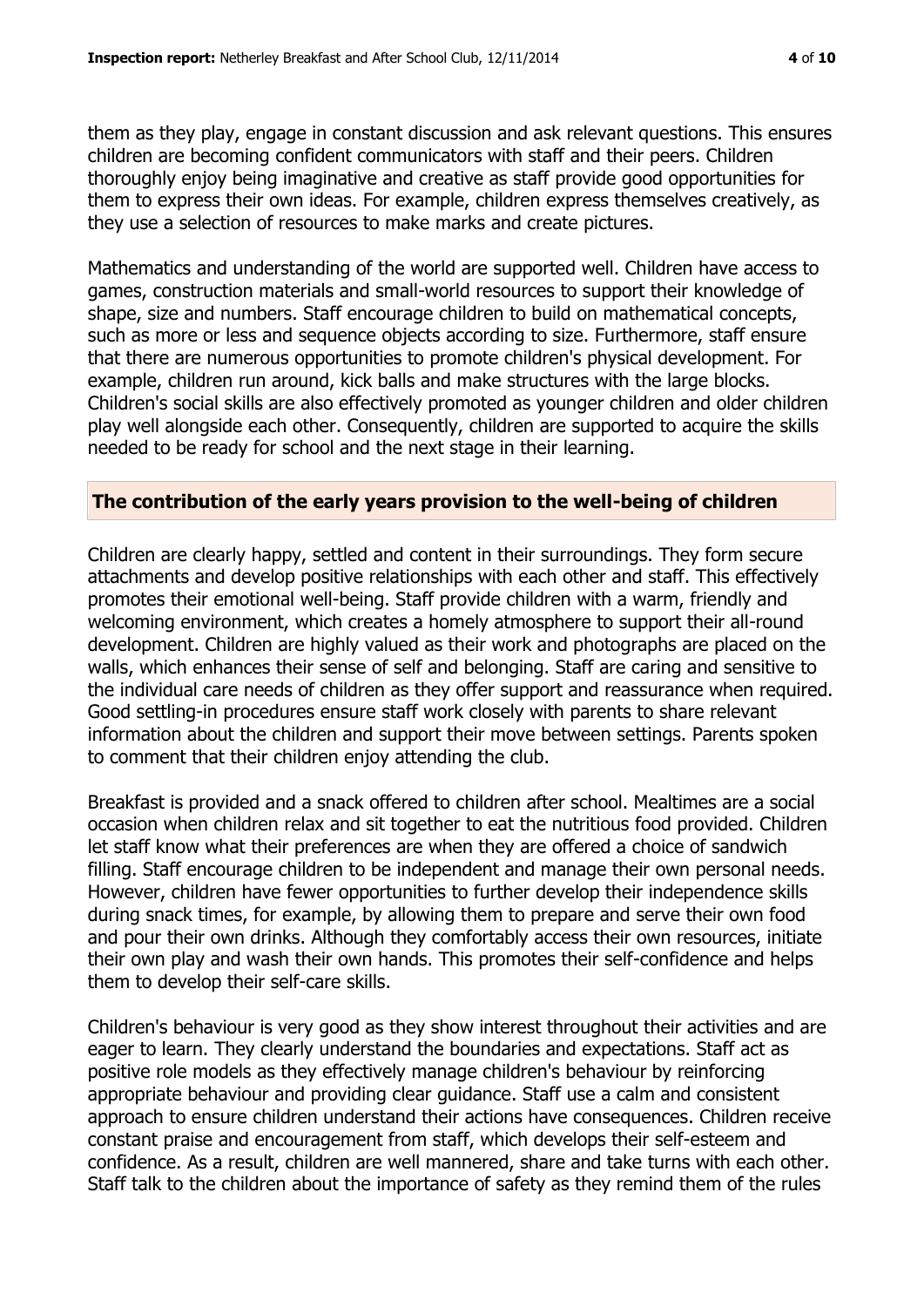and encourage them to negotiate space during their play. In addition, children demonstrate that they have a good understanding of how to promote their own and the safety of others. For example, older children stop ball games to let younger children walk past. This ensures children develop their own understanding of risk as they learn how to keep themselves and others safe.

#### **The effectiveness of the leadership and management of the early years provision**

Children are safeguarded well. This is because staff and volunteers have a good understanding of the safeguarding and welfare requirements. Staff have attended safeguarding training and have a thorough understanding of their role in protecting children from harm. They are aware of what to do should they have a concern about children's welfare because safeguarding procedures are clear. Robust recruitment, vetting and staff development procedures ensure children are looked after by adults who are suitable and have the required knowledge and expertise. Effective induction procedures help new staff and volunteers to fully understand their roles and responsibilities. Routine safety checks contribute significantly to children's safety and well-being. Staff are extremely vigilant and supervise children well as they move between the indoors and outdoors. Furthermore, they rigorously secure the outdoor area and prevent vehicles from entering or leaving the premises while children access the outdoors. As a result, children's safety is assured.

The manager implements effective systems to evaluate the impact of staff practice on children's well-being and learning. Performance management systems are in place and staff are encouraged to further their professional development through regular meetings and training opportunities. Children benefit from the staff's enthusiasm for training because new ideas are implemented well and children's individual needs are met. Selfevaluation is effective and the manager can clearly identify the strengths and areas for future development. The recommendations following the last inspection have been successfully addressed, which shows a good capacity to improve. Staff strive for continuous improvement to support children's achievements over time and develop the quality of their practice. For example, the improvements in the outdoor area give the children even more opportunities to dig, plant and to build on their natural curiosity and their interest of the living world.

Staff have established good relationships with parents to further support children in their learning and development. Parents receive daily communication about their children, which provides them with relevant information. Parents are very complimentary and make comments, such as 'Staff are approachable and friendly, they are always flexible to my needs' and 'The setting has a family atmosphere'. Staff work closely with the local authority and other professionals, which makes a strong contribution to meeting the individual needs of children. Furthermore, all staff are fully committed to working in partnership with the school and external agencies.

#### **The Childcare Register**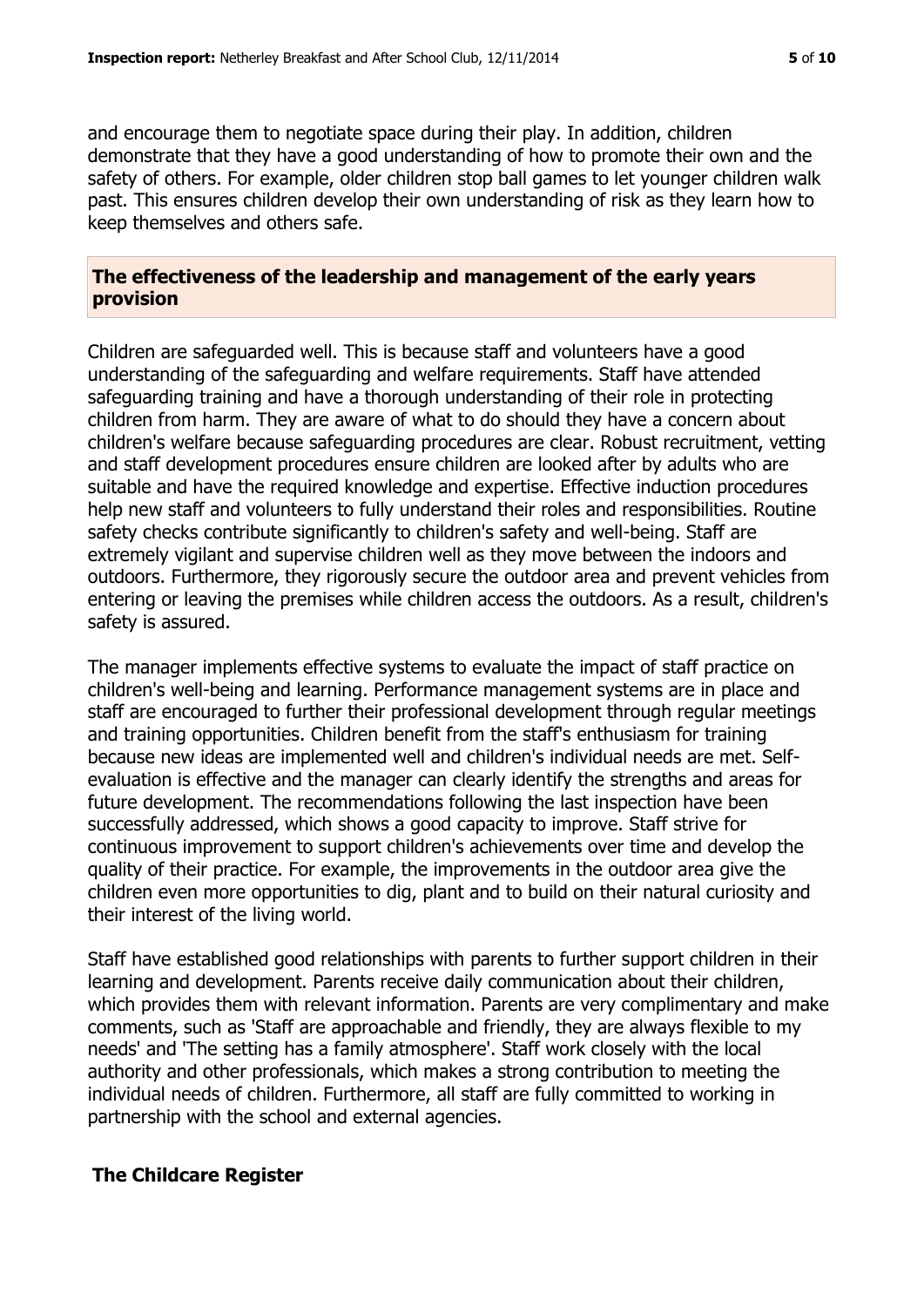| The requirements for the compulsory part of the Childcare Register are | <b>Met</b> |
|------------------------------------------------------------------------|------------|
| The requirements for the voluntary part of the Childcare Register are  | <b>Met</b> |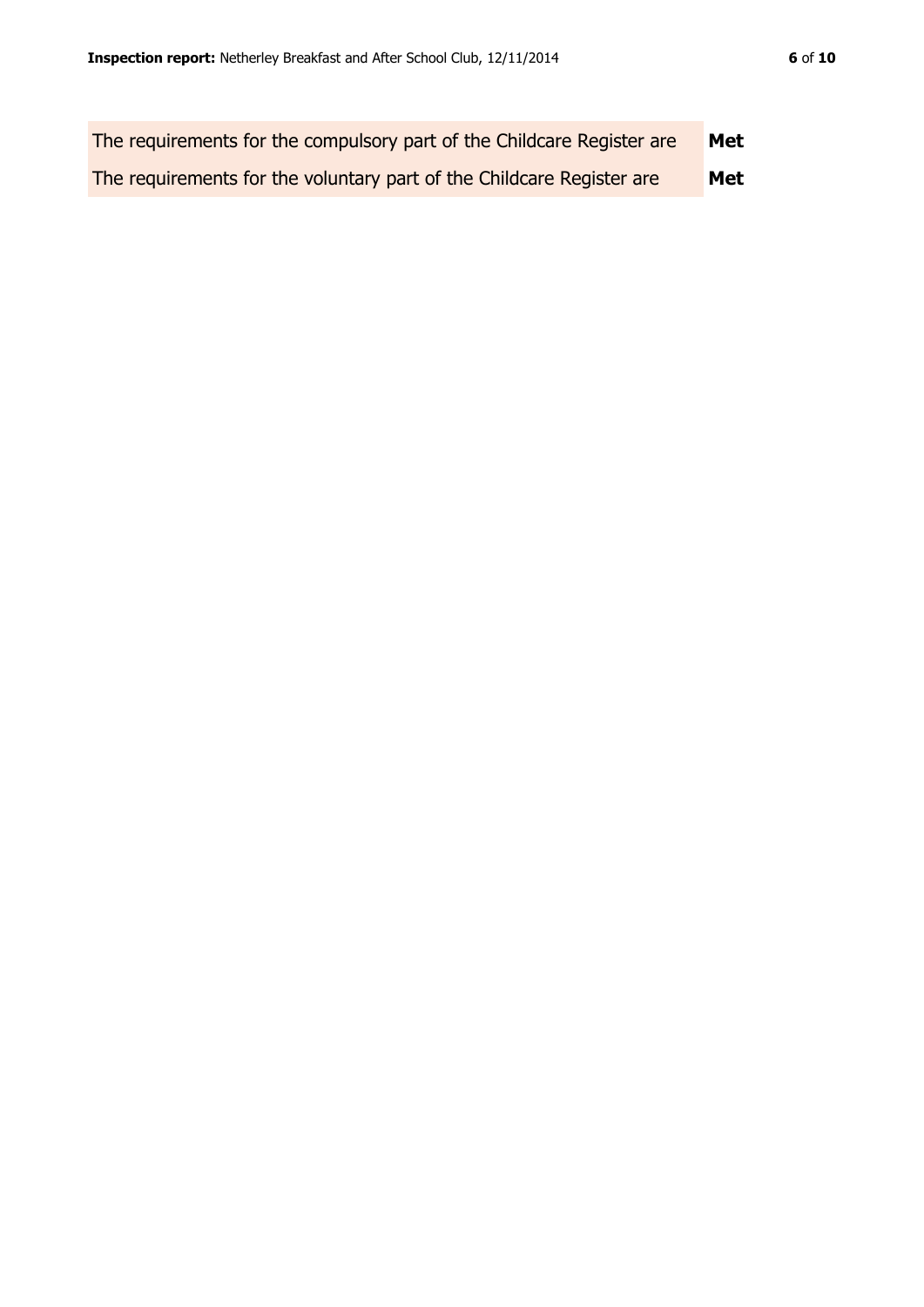# **What inspection judgements mean**

# **Registered early years provision**

| <b>Grade</b> | <b>Judgement</b>               | <b>Description</b>                                                                                                                                                                                                                                                                                                                                                                                |
|--------------|--------------------------------|---------------------------------------------------------------------------------------------------------------------------------------------------------------------------------------------------------------------------------------------------------------------------------------------------------------------------------------------------------------------------------------------------|
| Grade 1      | Outstanding                    | Outstanding provision is highly effective in meeting the needs<br>of all children exceptionally well. This ensures that children are<br>very well prepared for the next stage of their learning.                                                                                                                                                                                                  |
| Grade 2      | Good                           | Good provision is effective in delivering provision that meets<br>the needs of all children well. This ensures children are ready<br>for the next stage of their learning.                                                                                                                                                                                                                        |
| Grade 3      | <b>Requires</b><br>improvement | The provision is not giving children a good standard of early<br>years education and/or there are minor breaches of the<br>safeguarding and welfare requirements of the Early Years<br>Foundation Stage. We re-inspect nurseries and pre-schools<br>judged as requires improvement within 12 months of the date<br>of inspection.                                                                 |
| Grade 4      | Inadequate                     | Provision that is inadequate requires significant improvement<br>and/or enforcement action. The provision is failing to give<br>children an acceptable standard of early years education and/or<br>is not meeting the safeguarding and welfare requirements of<br>the Early Years Foundation Stage. It will be monitored and<br>inspected again within six months of the date of this inspection. |
| Met          |                                | There were no children present at the time of the inspection.<br>The inspection judgement is that the provider continues to<br>meet the requirements for registration.                                                                                                                                                                                                                            |
| Not met      |                                | There were no children present at the time of the inspection.<br>The inspection judgement is that the provider does not meet<br>the requirements for registration.                                                                                                                                                                                                                                |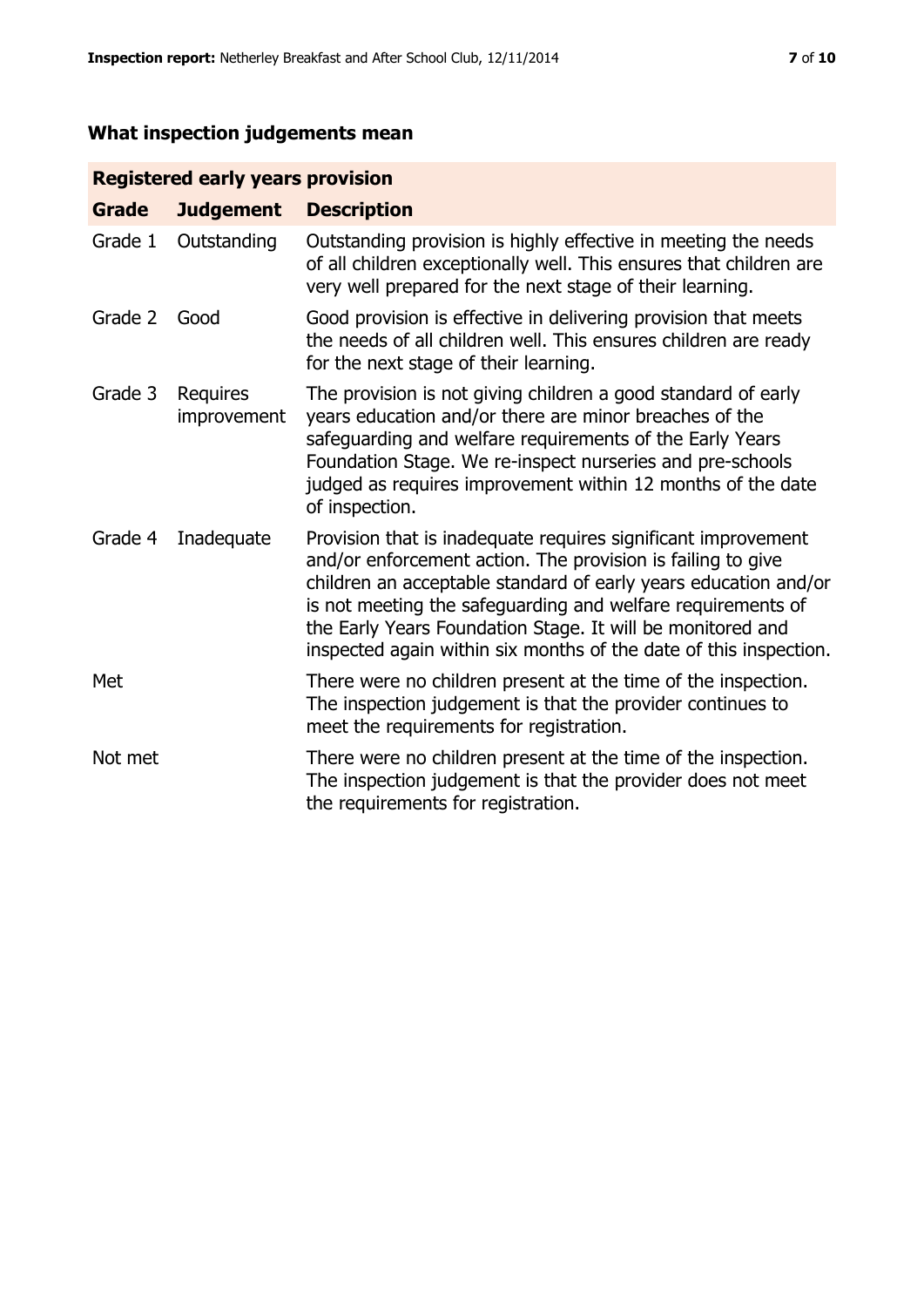#### **Inspection**

This inspection was carried out by Ofsted under sections 49 and 50 of the Childcare Act 2006 on the quality and standards of provision that is registered on the Early Years Register. The registered person must ensure that this provision complies with the statutory framework for children's learning, development and care, known as the Early Years Foundation Stage.

# **Setting details**

| Unique reference number       | EY337856                                       |
|-------------------------------|------------------------------------------------|
| <b>Local authority</b>        | Liverpool                                      |
| <b>Inspection number</b>      | 873326                                         |
| <b>Type of provision</b>      |                                                |
| <b>Registration category</b>  | Childcare - Non-Domestic                       |
| Age range of children         | $0 - 17$                                       |
| <b>Total number of places</b> | 24                                             |
| Number of children on roll    | 47                                             |
| <b>Name of provider</b>       | Netherley Youth & Community Initiative Limited |
| Date of previous inspection   | 05/07/2011                                     |
| <b>Telephone number</b>       | 01514876421                                    |

Any complaints about the inspection or the report should be made following the procedures set out in the guidance *'Complaints procedure: raising concerns and making complaints* about Ofsted', which is available from Ofsted's website: www.ofsted.gov.uk. If you would like Ofsted to send you a copy of the guidance, please telephone 0300 123 4234, or email enquiries@ofsted.gov.uk.

# **Type of provision**

For the purposes of this inspection the following definitions apply:

Full-time provision is that which operates for more than three hours. These are usually known as nurseries, nursery schools and pre-schools and must deliver the Early Years Foundation Stage. They are registered on the Early Years Register and pay the higher fee for registration.

Sessional provision operates for more than two hours but does not exceed three hours in any one day. These are usually known as pre-schools, kindergartens or nursery schools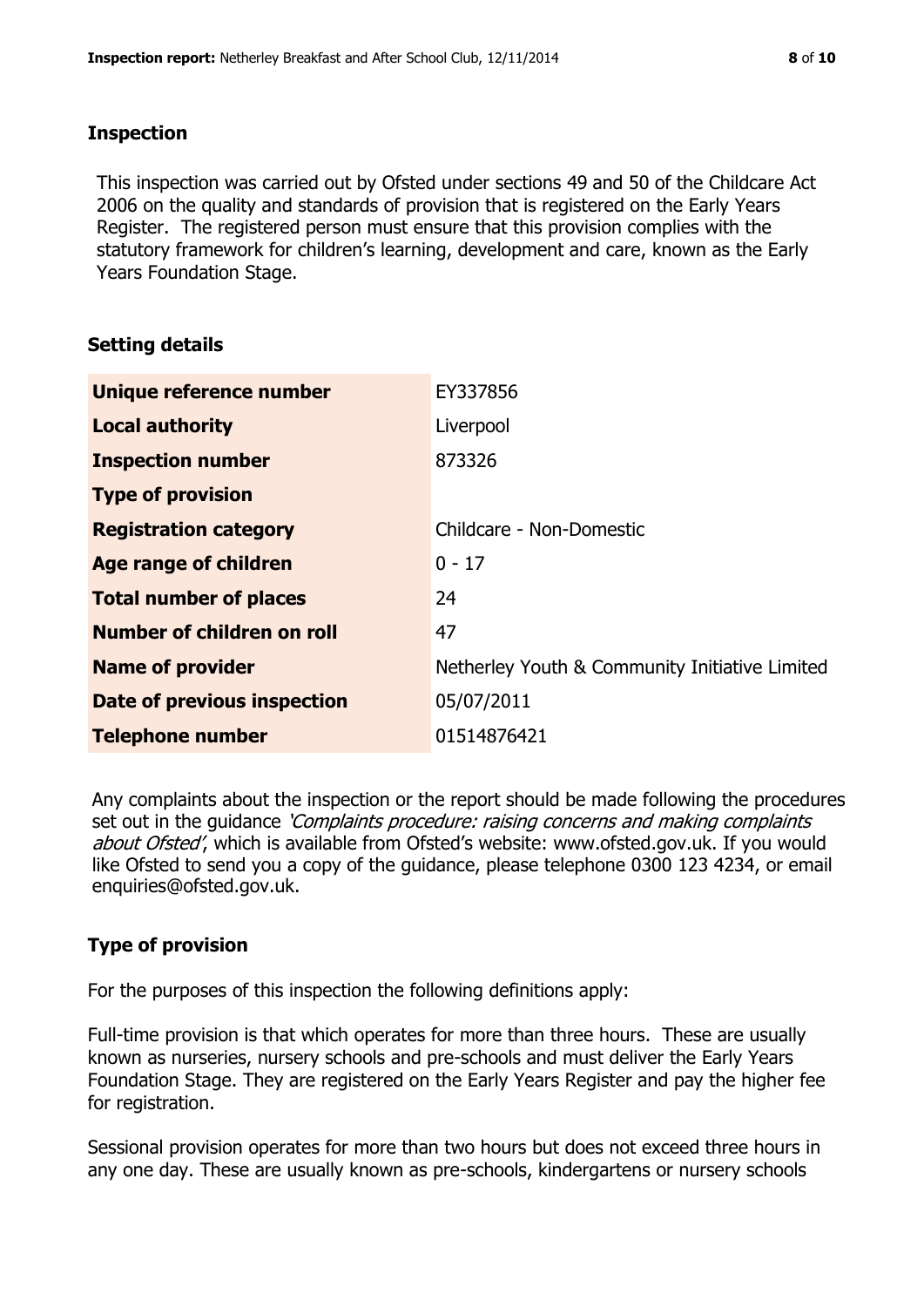and must deliver the Early Years Foundation Stage. They are registered on the Early Years Register and pay the lower fee for registration.

Childminders care for one or more children where individual children attend for a period of more than two hours in any one day. They operate from domestic premises, which are usually the childminder's own home. They are registered on the Early Years Register and must deliver the Early Years Foundation Stage.

Out of school provision may be sessional or full-time provision and is delivered before or after school and/or in the summer holidays. They are registered on the Early Years Register and must deliver the Early Years Foundation Stage. Where children receive their Early Years Foundation Stage in school these providers do not have to deliver the learning and development requirements in full but should complement the experiences children receive in school.